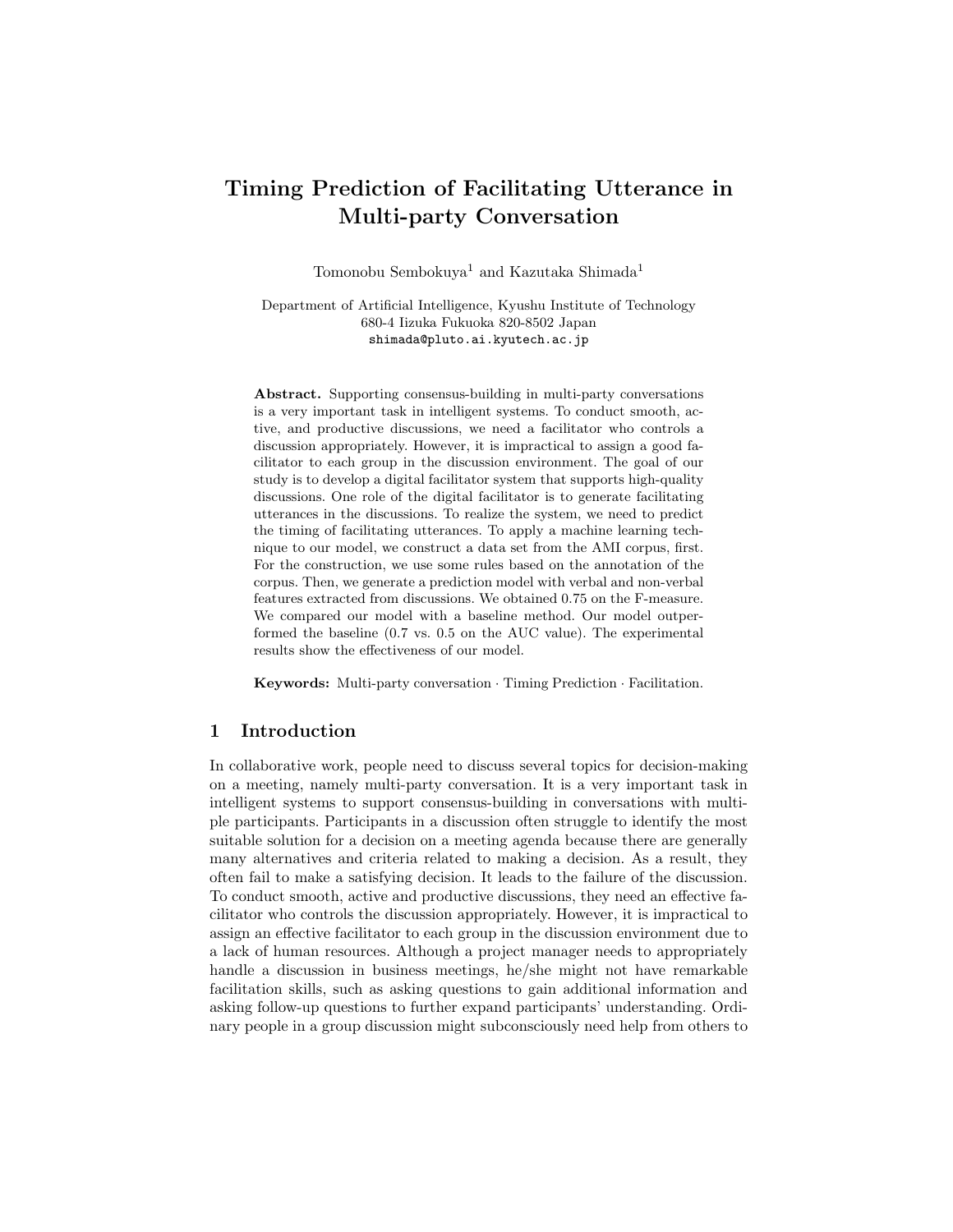2 Sembokuya and Shimada.



**Fig. 1.** Overview of our digital facilitator system with discussion maps. The goal of our study is to develop a system that behaves like a facilitator by using several modalities, such as speech and image inputs.

generate a good decision. Therefore, a system that supports consensus-building plays a very important role in discussion.

The goal of our study is to construct a system that cooperatively supports consensus-building and management of conversation for high-quality discussion. The system is referred to as a digital facilitator: a collaborative agent for participants of discussions. Figure 1 shows the overview of our system. We are developing a prototype system to support real discussions [6]. The system estimates the current state of a discussion and then generates sentences and charts that describe it. This is a part of our digital facilitator system. However, the generation timing in the current system depends on participants' clicks on the system: a passive control of the system. Therefore we need facilitator's knowledge, behavior, and patterns to realize a good digital facilitator: an active control from the system.

In this paper, we focus on timing about intervention or facilitation by the digital facilitator. We define an utterance by a participant that behaves like a chairperson on the discussion as "Facilitating Utterance." We propose a prediction model of the timing of such utterances by using a machine learning technique. The contributions of this paper are as follows: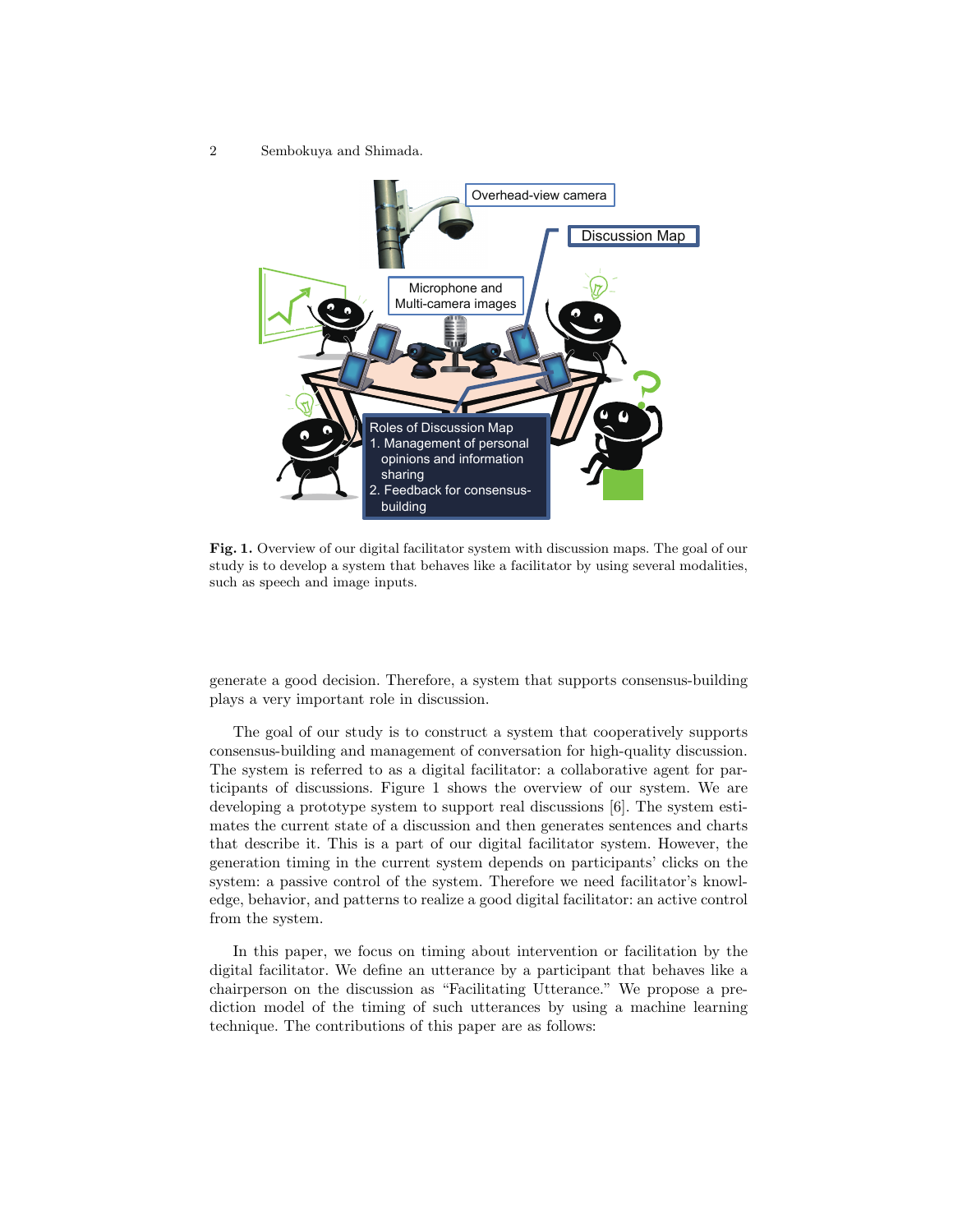Timing Prediction of Facilitating Utterance in Multi-party Conversation 3

- **–** We design a guideline for constructing training data from the AMI corpus for a timing prediction task of facilitating utterances. It is based on dialogue act tags and social role tags in the corpus.
- **–** We propose a timing prediction model using verbal and non-verbal features for facilitating utterances. We compare the effectiveness of the features experimentally.

# **2 Related Work**

Shiota et al. [14] have reported an analysis of characteristics of facilitators in two multi-party conversations corpora: the AMI corpus [3] and the Kyutech corpus [19]. In the analysis, they generated decision tree models to classify each participant into a facilitator and a non-facilitator in the corpora. Omoto et al. [11] have reported the analysis of facilitating behavior of the exemplary facilitator from measured non-verbal and para-linguistic data. They defined four actions for facilitation: convergence, divergence, conflict, and concretization, and then analyzed the conversations on the basis of these factors. However, these studies analyzed conversations from a macro perspective. We need to determine the timing of facilitation as a function of our digital facilitator system, namely a micro perspective.

Lala et al.  $\begin{bmatrix} 7 \end{bmatrix}$  have proposed an approach to attentive listening, which integrates continuous backchannels with responsive dialogue to user statements to maintain the flow of conversation in spoken dialogue tasks. They constructed a prediction model based on a logistic regression approach. The task is that a backchannel would occur in 500ms or not. In addition, they improved their system by incorporating a statement response model on the four different response types and a flexible turn-taking model. They evaluated the system with the autonomous android, Erica, as a pilot study. Skantze [16] has proposed a turntaking model using LSTM for spoken dialogue systems. The model predicted the speech activity for an upcoming fixed time window. They also evaluated how the hidden layer in the network can be used as a feature vector for turntaking decisions in human-robot interaction data. The target of these studies is a dialogue with two persons. On the other hand, our task is to predict facilitating utterances in multi-party conversations and discussions.

## **3 Data Construction**

We need a data set for a prediction model based on machine learning. For the purpose, we utilize the AMI corpus and the tag sets.

#### **3.1 AMI Meeting Corpus**

The AMI corpus [3] is one of the most famous meeting corpora. It consists of scenario and non-scenario meetings. In this paper, we handle scenario meetings.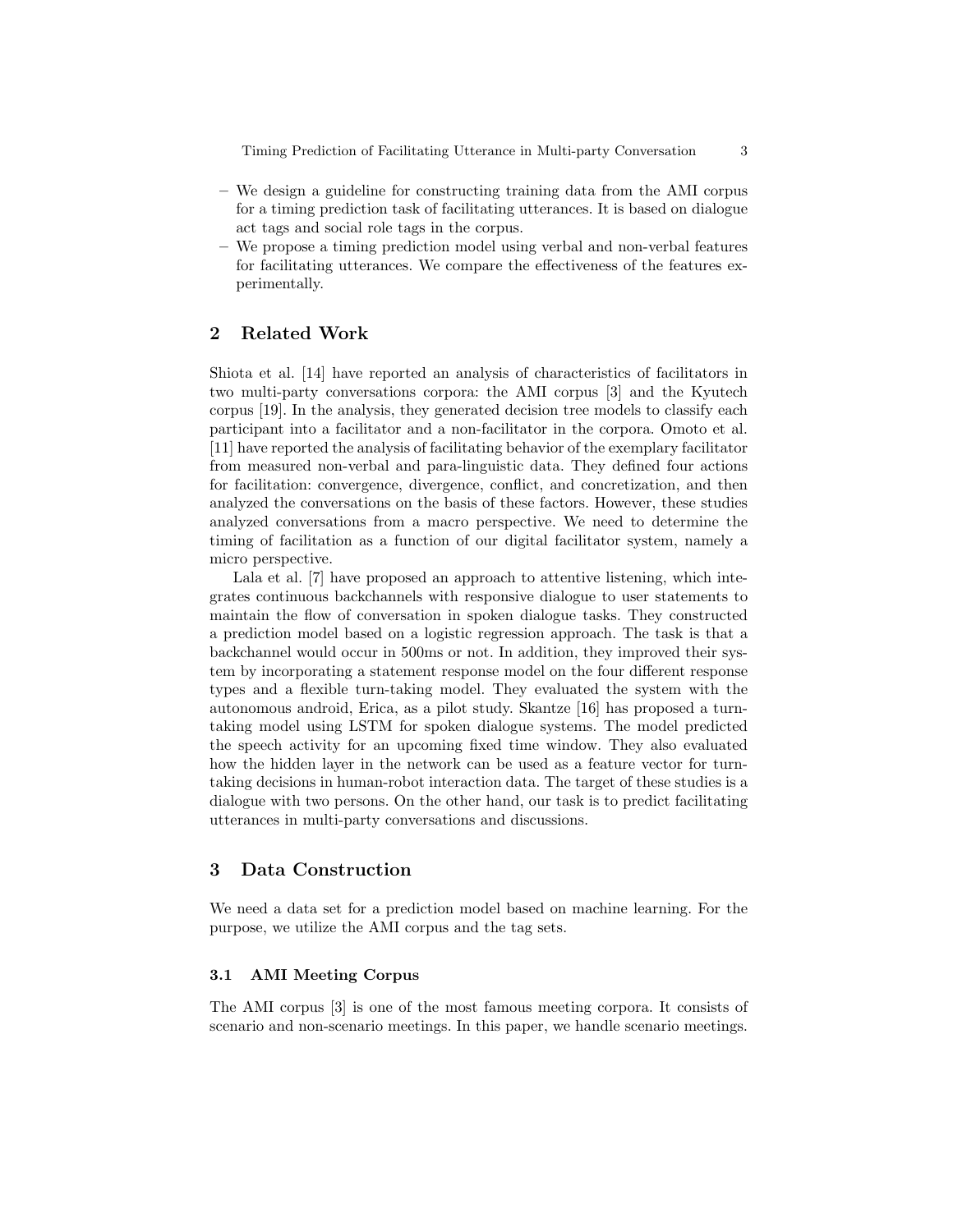In the scenario task, participants pretended members in a virtual company, which designs remote controls. Each participant played each role: project manager (PM), industrial designer (ID), user-interface designer (UI), and marketing expert (ME).

The AMI corpus contains numerous annotations, such as topic tags and dialogue acts. In this paper, we focus on the dialogue act tags. The dialogue acts denote speakers' intentions, such as "inform" and "backchannel." The number of dialogue act tags is 15.

Some researchers annotated social role tags for 59 meetings on the scenario portion of the AMI corpus [12, 17]. Each meeting was segmented into short clips by long pauses: pauses longer than 1 second. One social role was assigned to each speaker in each segment by annotators. Each annotator for the tagging was asked to watch the entire video segment and assign a speaker to a role on the basis of a list of specified guidelines. The number of social role tags is five, and the roles are summarized as follows:

- **–** Protagonist: a speaker that takes the floor, drives the conversation, asserts its authority, and assumes a personal perspective.
- **–** Supporter: a speaker that shows a cooperative attitude demonstrating attention and acceptance as well as providing technical and relational support.
- **–** Neutral: a speaker that passively accepts ideas from the others without expressing his/her ideas.
- **–** Gatekeeper: a speaker that acts as a group moderator. He/she mediates and encourages the communication.
- **–** Attacker: a speaker who deflates the status of others, expresses disapproval, and attacks other speakers.

In this paper, we handle the 59 meetings with the social roles.

#### **3.2 Facilitating Utterance**

Our task is to predict the timing of facilitating utterances in conversations. Therefore, we need to determine which utterances correspond to facilitating utterances in the conversations to apply a machine learning method for the prediction. For the purpose, we configure tree-based rules to determine the facilitating utterances. Figure 2 shows the flowchart of the determination process.

First, we check whether each utterance is spoken by a participant with the Gatekeeper tag. If so, move to the next step. If not so, we regard the utterance as a Non-facilitating utterance. From the definition in Section 3.1, the Gatekeeper tag is the most important factor for the judgement of facilitating utterances. Although project managers (PM) often have a similar role with Gatekeeper in discussions, we focus on the Gatekeeper tags only. The reason is that participants with other roles (ID, UI, and ME) often behave like a facilitator.

Next, we focus on specific dialogue act tags. Table 1 shows examples of the dialogue act tags in the AMI corpus. We use "Inform", "Suggest", "'Offer", and "Elicit-\*" for the determination. We can correctly remove utterances with these tags as backchannel utterances of Gatekeepers, e.g., "Uh, I see."

<sup>4</sup> Sembokuya and Shimada.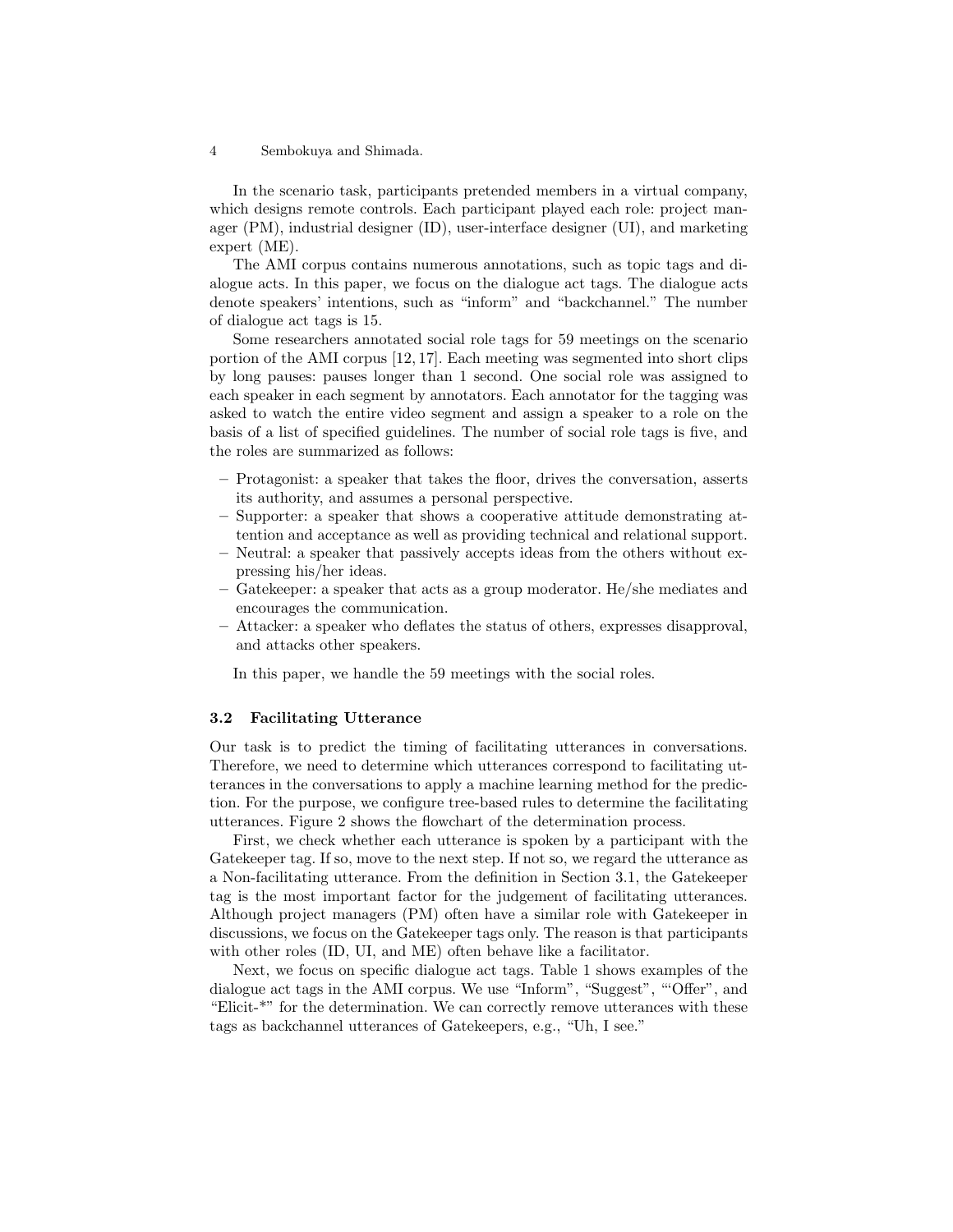

**Fig. 2.** Flowchart for the determination process. The data set is constructed by using social role tags and dialogue act tags in the AMI corpus.

|                                                                | DA tag   | Meaning                                              |  |
|----------------------------------------------------------------|----------|------------------------------------------------------|--|
|                                                                |          | Backchannel Response such as "yeah"                  |  |
|                                                                | Stall    | Filled pauses                                        |  |
|                                                                | Fragment | Utterance that does not convey a speaker intention   |  |
|                                                                | Inform   | Giving information                                   |  |
|                                                                | Suggest  | Expressing an intention relating to the actions of   |  |
|                                                                |          | another individual, the group as a whole, or a group |  |
|                                                                |          | in the wider environment                             |  |
|                                                                | Offer    | Expressing an intention relating to his or her own   |  |
|                                                                |          | actions                                              |  |
|                                                                | Assess   | Comment that expresses an evaluation                 |  |
| $Elicit-*$<br>Requests about the DA; e.g., if $*$ is "Inform", |          |                                                      |  |
|                                                                |          | it denotes a request that someone else give some     |  |
|                                                                |          | information.                                         |  |

**Table 1.** Dialogue acts on AMI meeting corpus.

Finally, we select utterances with five words or more as facilitating utterances. By using this rule, we can remove utterances for giving information from the facilitating utterance list, e.g., the utterance "No." with the Inform tag. The threshold, five or more, was determined experimentally<sup>1</sup>.

# **4 Method**

We explain our method and the task in this section. Figure 3 shows the overview of our method. The 1st and 14th utterances with the orange color in the figure are instances of facilitating utterances by the rules in Section 3.2.

We regard utterances within  $S_p$  sec. from the current utterance as one cluster. Then, we assign the "+1" label to the cluster that contains a facilitating

 $^{\rm 1}$  Five is the mode value of utterances with the Gatekeeper and specific DA tags.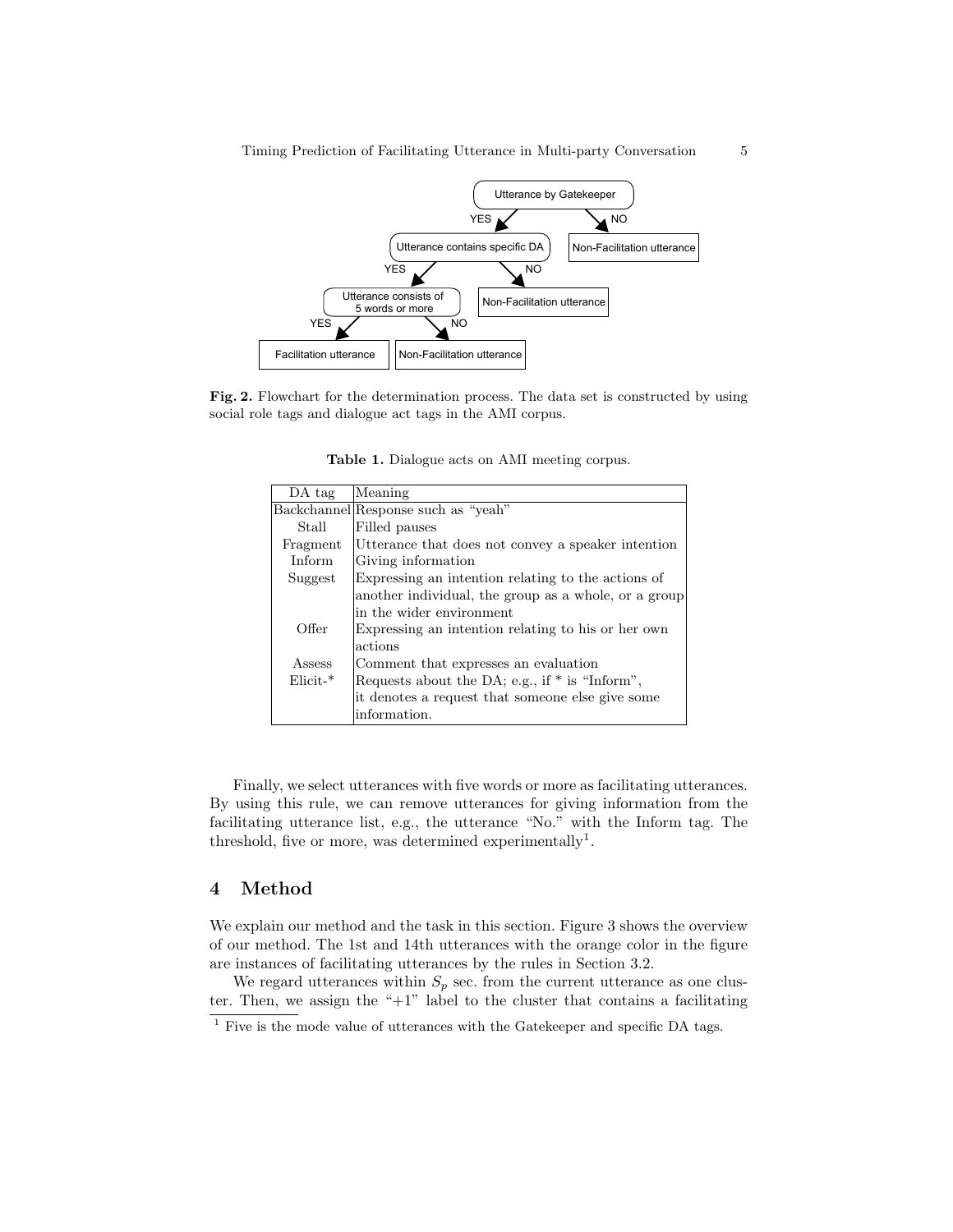

**Fig. 3.** Overview of our timing prediction model. Our model extracts features from the previous utterances in each *S<sup>a</sup>* and concatenates the features for the prediction model. The label denotes  $+1$  if the  $S_p$  contains a facilitating utterance and  $-1$  if the  $S_p$  does not contain a facilitating utterance.

utterance, otherwise -1. Our model predicts the label by using features extracted from utterances in the previous  $S_a$  range. We concatenate features of five  $S_a$ .

We use Support Vector Machines (SVMs) as the classifier. We utilize LIB-SVM [4] for the implementation. The parameters are default settings, and the kernel is RBF. For SVMs, we extract the following features:

f1) Average of word embedding

The word embedding is a vector representation of each individual word which is pre-trained by some of the syntactic and semantic relationships in the language [9]. We use a model trained from Wikipedia and Web news. We utilize fastText [2] for the implementation. We calculate the average value of the embedding vectors of words that appear in *Sa*.

$$
Emb_{ave}(t, S_a) = \frac{\sum_{x_i \in Words(t, S_a)} Emb(x_i)}{S_a}
$$
\n<sup>(1)</sup>

where  $Emb(x_i)$  is the embedding of a word  $x_i$  based on fastText. *t* denotes time in the discussion and the unit of  $S_a$  is seconds.

f2) Average of words in each *S<sup>a</sup>*

Participants tend to frequently utter his/her thoughts and opinions in heated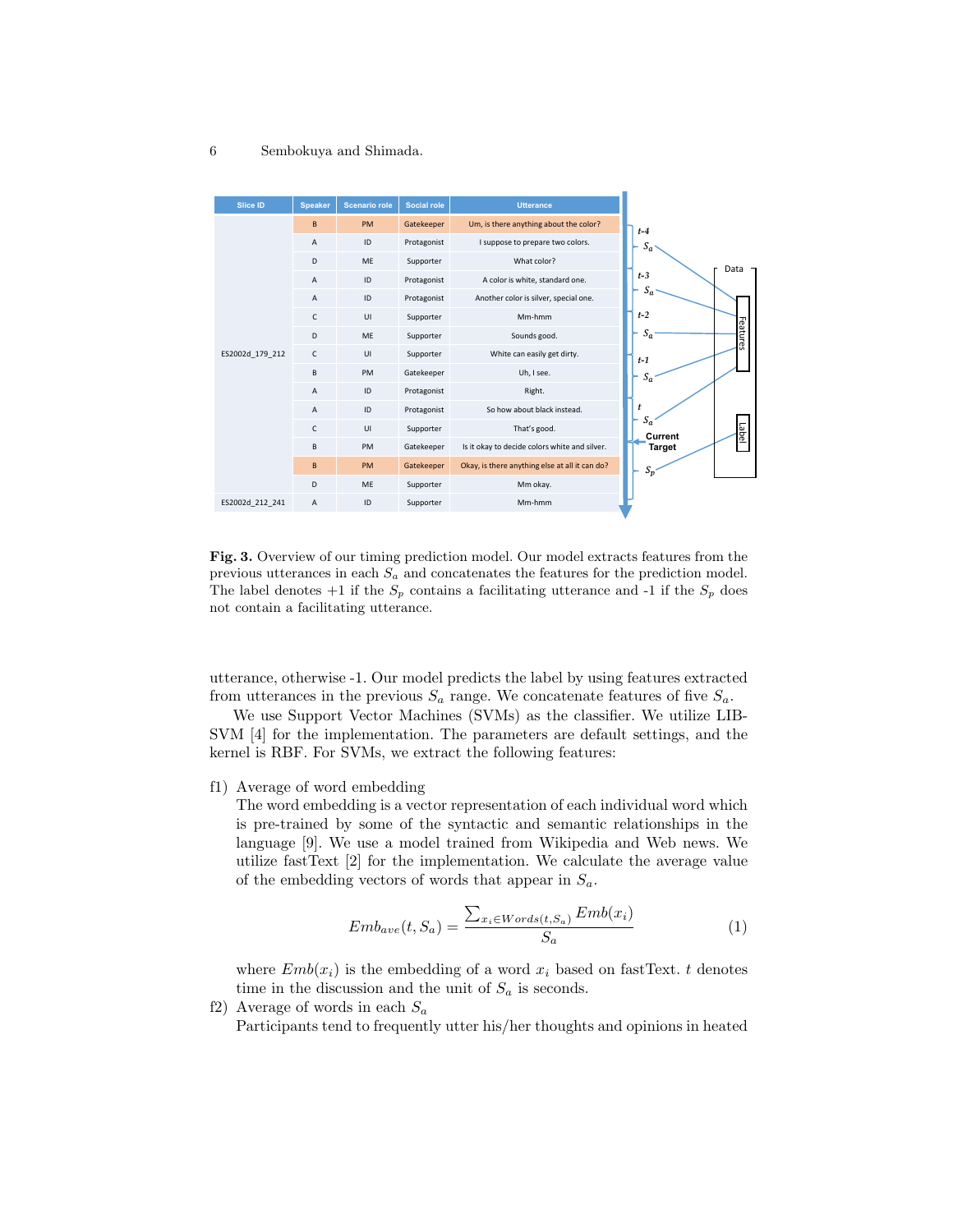discussion. They also tend to not frequently utter his/her thoughts and opinions in non-hated discussion. It indicates that the number of utterances is one important feature for the prediction. Here, we utilize the average number of words in *S<sup>a</sup>* as a feature for the prediction model.

$$
NumWords_{rate}(t, S_a) = \frac{NumWords(t, S_a)}{S_a}
$$
\n<sup>(2)</sup>

where  $NumWords$  is the number of words in  $S_a$  in  $t$ .

- f3) Ratios of overlap and silence
	- In a similar situation to f2, overlaps and silences occur in discussion. To capture the tendencies of each participant about the two characteristics, we introduce ratios of overlaps and silences as the features. The feature values are also the average values of overlap length and silence length in *Sa*.

$$
SilentTime_{ratio}(t, S_a) = \frac{\sum_{sl_i \in Silents(t, S_a)} sl_i}{S_a}
$$
\n(3)

$$
OverlapTime_{ratio}(t, S_a) = \frac{\sum_{ol_i \in (t, S_a)} ol_i}{S_a}
$$
\n
$$
(4)
$$

where  $sl_i$  and  $ol_i$  are silence length and overlap length in  $S_a$ , respectively. f4) Number of long silences

Long silences often indicate non-heated discussion as compared with short silences. Therefore, we detect silences that are longer than a threshold and then utilize the frequency of the long silences as the feature<sup>2</sup>.

$$
NumSilents_T(t, S_a) = \sum_{sl_i \in Silents(t, S_a)} \begin{cases} 1 & (sl_i \ge T) \\ 0 & (sl_i < T) \end{cases} \tag{5}
$$

where *t* is a threshold for a long time silence.

f5) Number of speaker changes

In heated discussion, speaker changes occur frequently. Therefore, we utilize the number of speaker changes in  $S_a$  as the feature.

# **5 Experiment**

We evaluated our timing prediction model with the dataset described in Section 3. We set  $S_p = 30$  seconds because the average time of each segment in social role annotation in the previous studies was approximately 30 seconds. We evaluated the dataset with 10-fold cross-validation. We analyzed our method and the data in terms of types of features, length of *Sa*, and types of dialogue acts. In addition, we compared our model with a baseline.

<sup>&</sup>lt;sup>2</sup> For overlaps, we do not handle this feature because the overlap length is usually shorter as compared with the silence length in discussion.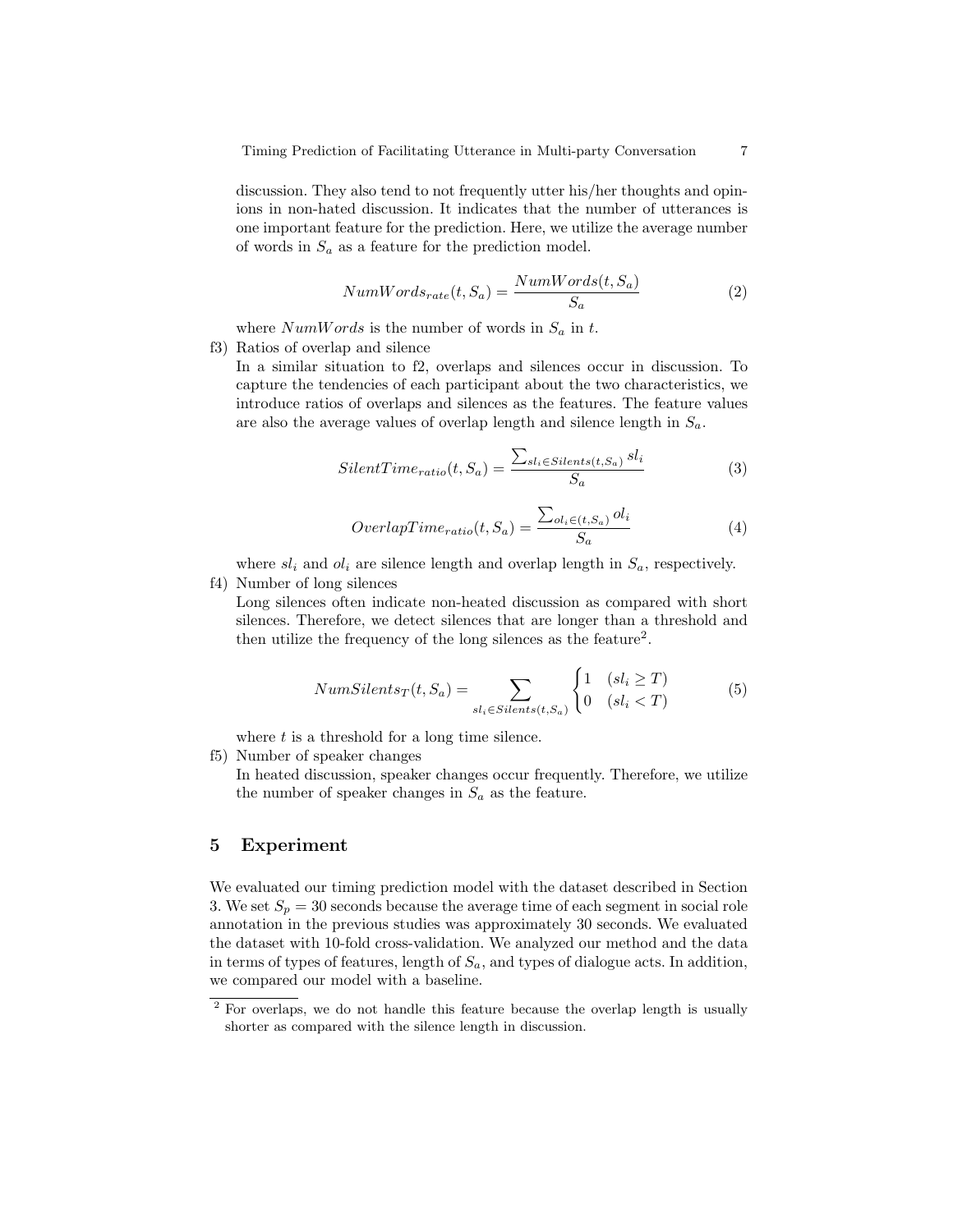8 Sembokuya and Shimada.

**Table 2.** Comparison on features.

| Features   |      |      |      |
|------------|------|------|------|
| Verbal     | 0.74 | 0.76 | 0.75 |
| Non-Verbal | 0.73 | 0.55 | 0.63 |
|            | 0.74 | 0.76 | 0.75 |

#### **5.1 Discussion about Features**

To discuss the effectiveness of features, we categorize the features into two types: verbal and non-verbal features. Here, the verbal features are f1 and f2, and the non-verbal features are f3, f4 and f5 described in Section 4. We generated three prediction models: a model with verbal features, a model with non-verbal features, and a model with all features. Then, we evaluated the models with precision (P), recall (R), and F-values. We set  $S_a = 30$  in this experiment.

Table 2 shows the experimental result. From the result, the non-verbal features were not essentially effective for the prediction. The values of the model with verbal features and the model with all features were the same in all criteria. However, instances that the models predicted incorrectly were not completely the same. Some instances were predicted correctly by using the ratio of overlaps in f3. Therefore, non-verbal features are not always counterproductive to the prediction. We need to discuss more effective nonverbal features through detailed error analysis.

To achieve better accuracy, we need to apply other features that are obtained from speech information for the prediction model. Prosodic features, such as pitch and volume, were often used in studies about participant's role recognition [13, 18]. As a verbal feature, we utilized the average vector based on word embedding. However, the average vector lost some information, such as fillers in utterances. We need to discuss the effectiveness of some specific words and phrases for the improvement of the model.

#### **5.2 Discussion about** *S<sup>a</sup>*

In Section 5.1, we set  $S_a = 30$ . However, it is not clear which  $S_a$  is appropriate for the prediction model. Therefore, we compared different settings about  $S_a$  $(S_a = 5, 10, 20, \text{ and } 30.)$  We used all features in the comparison because the setting was the best in Section 5.1.

Table 3 shows the experimental result. We obtained better results for  $S_a = 20$ and 30, as compared with the smaller values of *Sa*.

We analyzed the difference in the results between  $S_a = 5$  and  $S_a = 30$  in detail. First, we discuss the case that the setting  $S_a = 30$  was better than that of  $S_a = 5$ . For the case that  $S_a = 30$  was better, a long silence often appeared in the  $S_a$ . It indicates the decrease of the number of utterance in the  $S_a$ . It led to the decrease of the number of words. Since the verbal features were effective in our model, long *S<sup>a</sup>* was important to capture the features. On the other hand,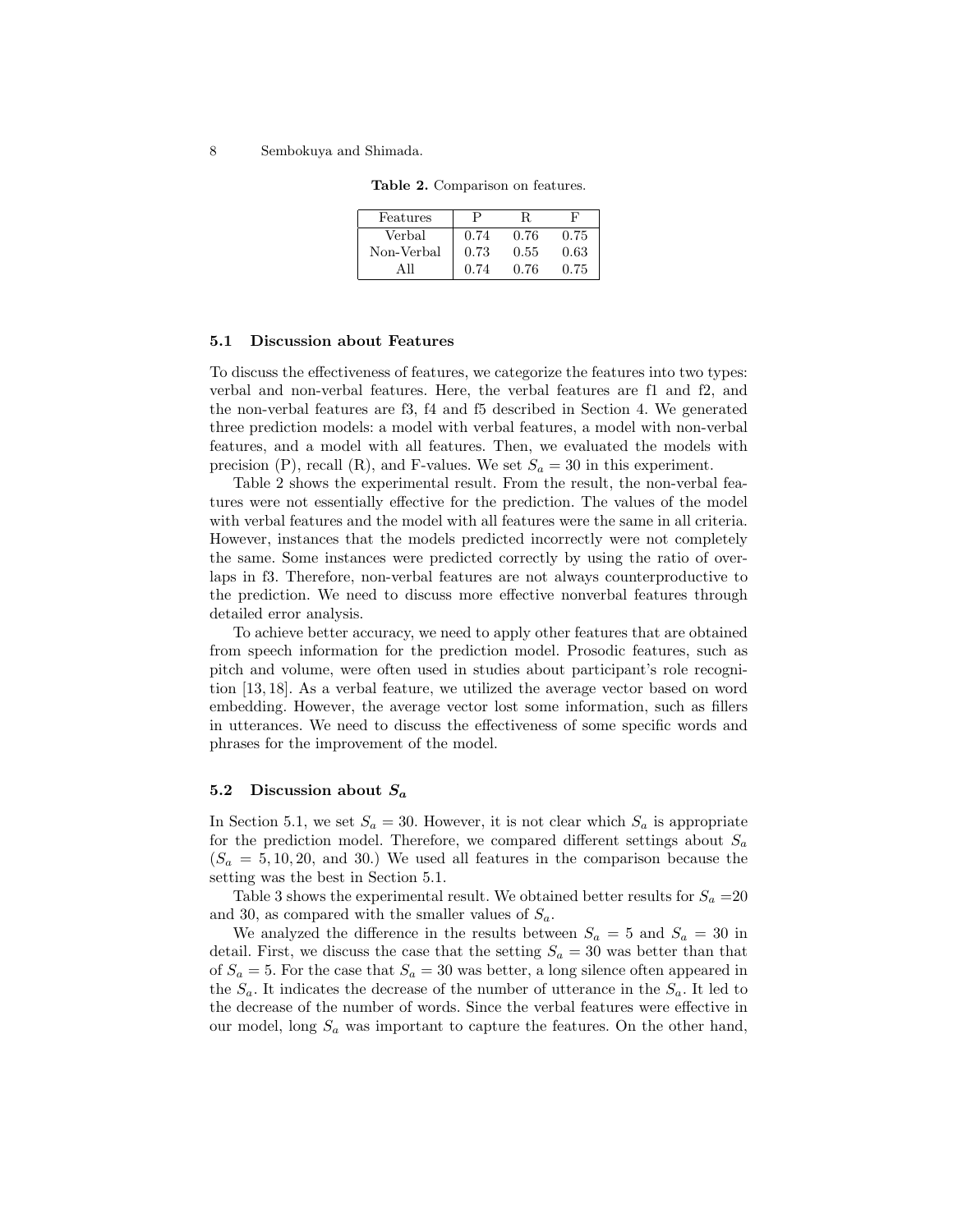**Table 3.** Comparison on *Sa*.

| $S_a$<br>sec | Р    | R.   | F    |
|--------------|------|------|------|
| 5            | 0.71 | 0.71 | 0.71 |
| 10           | 0.74 | 0.72 | 0.73 |
| 20           | 0.75 | 0.75 | 0.75 |
| 30           | 0.74 | 0.76 | 0.75 |

**Table 4.** Recall about each DA.

| DA tag                             | Num  |      |
|------------------------------------|------|------|
| Inform                             | 1305 | 0.75 |
| Suggest                            | 311  | 0.76 |
| Offer                              | 122  | 0.78 |
| Elicit-Inform                      | 178  | 0.79 |
| Elicit-Offer-or-Suggestion         | 31   | 0.77 |
| Elicit-Assessment                  | 104  | 0.83 |
| Elicit-Comment-about-Understanding | 2    | 0.5  |

the setting  $S_a = 5$  was unfitted and unsuitable in the case that  $S_a$  contained a long silence because the model cannot adequately capture the verbal features due to a small number of words.

Next, we discuss another situation, that is  $S_a = 5$  was better. In this situation, the problem was also opposite to the setting that  $S_a = 30$  was better. In other words,  $S_a = 5$  performed well in the case that  $S_a$  contained many words and no long silence in  $S_a$ . Information about important words in  $S_a$  vanished by the average vector generated from too many words. Thus, the optimal length of  $S_a$  depends on the tendency in each  $S_a$ .

The goal of this model is to detect the timing of facilitating utterances for our digital facilitator system. In other words, we need to ensure real-time prediction in discussion. Thus, the small  $S_a$  is essentially suitable although the current result is the opposite. We need to investigate the optimal *S<sup>a</sup>* through the addition of effective features described in Section 5.1.

#### **5.3 Discussion about Dialogue Act**

As we used Dialogue Act (DA) tags in the data construction, DA tags are closely related to social roles because DA tags denote the intention of each utterance. Hence, we compared the recall rate of each DA tags in the model with all features<sup>3</sup> and  $S_a = 30$ .

Table 4 shows the experimental result about some specific DA tags that are closely related to facilitating utterances, such as Inform and Elicit-\*. "Num" in the table denotes the number of instances with each DA tag in the experimental

<sup>3</sup> Note that our model did not use any DA tags as features.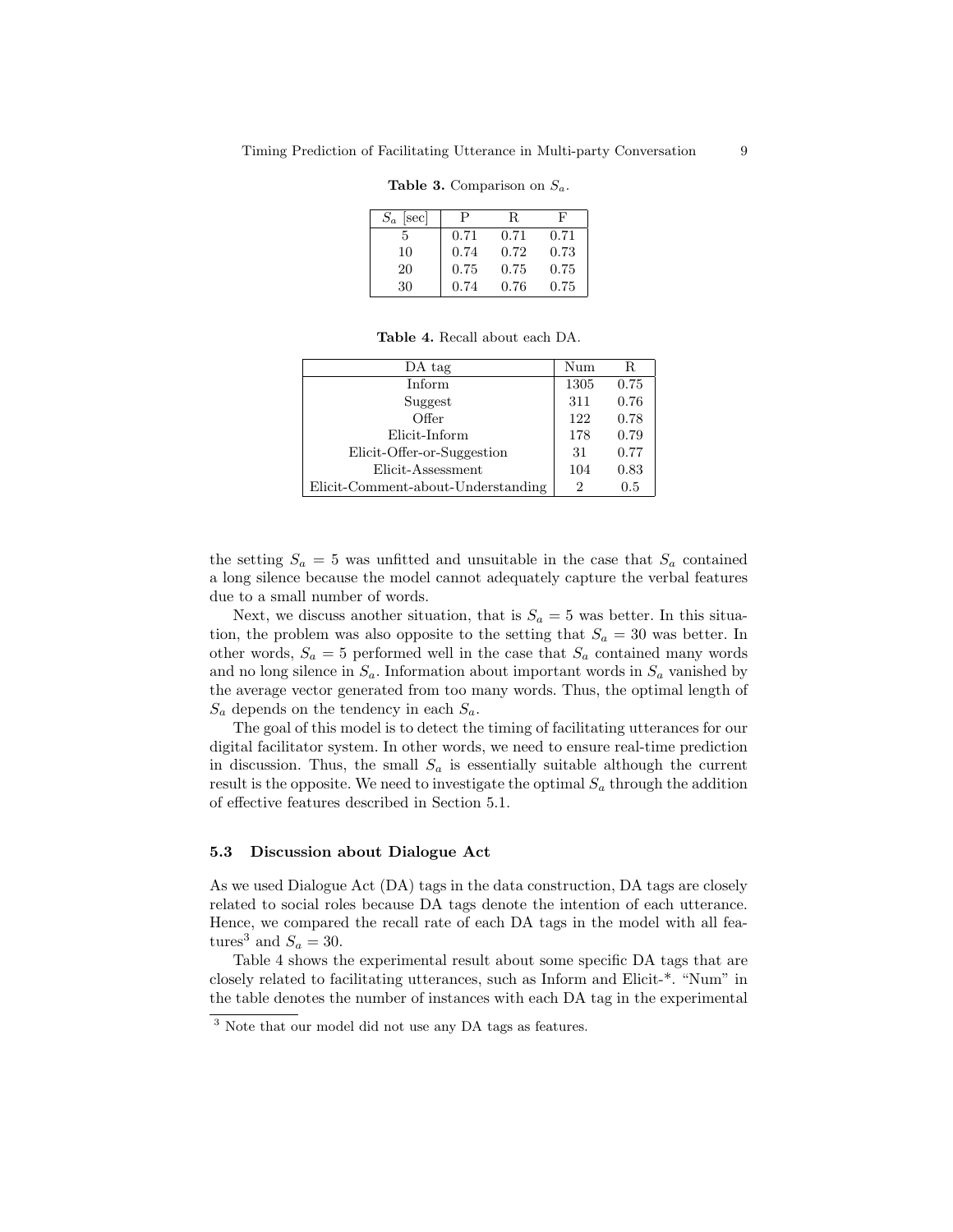#### 10 Sembokuya and Shimada.

| Table 5. Comparison with a baseline. |  |    |     |
|--------------------------------------|--|----|-----|
|                                      |  |    |     |
| Model                                |  | F. | AUC |

| Model           |      |      |      | AUC  |
|-----------------|------|------|------|------|
| <b>Baseline</b> | 0.65 | 1.00 | 0.79 | 0.50 |
| Ours            | 0.74 | 0.76 | 0.75 | 0.70 |

data set. We almost obtained balanced results, namely 0.75 or more. Although the recall rate of "Elicit-Comment-about-Understanding" was not enough, the reason was the number of instances in the data set.

The DA tag with the best recall rate was "Elicit-Assessment." In other words, the previous utterances of "Elicit-Assessment" contained much information for the prediction. The guideline of the AMI corpus [1] said,

In an ELICIT-ASSESSMENT, the speaker attempts to elicit an assessment (or assessments) about what has been said or done so far. Sometimes a speaker seems to be making a suggestion and eliciting an assessment about it at the same time.

This definition entails a part of the roles of facilitating utterances. However, utterances with the DA tags listed in Table 4 are not always facilitating utterances. Therefore, it is insufficient to predict timing of facilitating utterances by using only the DA tags although they are important features for prediction of facilitating utterances. Moreover, DA tags cannot be applied to a real-time prediction model easily due to need of annotation by human annotators. On the other hand, our model was able to predict facilitating utterances in a relatively high accuracy without DA tag information.

#### **5.4 Comparison with a Baseline**

We compared our model with a baseline. The baseline was based on a simple and naive assumption; each *S<sup>p</sup>* always contains one or more facilitating utterances. In other words, the baseline always produced  $+1$  for each  $S_p$ , namely the majority of the label in the data set. For the evaluation, in addition to P, R, and Fvalues, we introduce the Area Under the Curve (AUC) of the Receiver Operating Characteristic (ROC). The ROC curve is created by plotting the true positive rate (TPR) against the false positive rate (FPR) at various threshold settings. The AUC is the area under the ROC curve. Therefore the AUC of the baseline becomes 0.5 from the definition.

Table 5 shows the experimental result. The F-value of the baseline was more than that of our model due to the perfect Recall rate. However, our method outperformed the baseline in terms of the AUC value. It shows the effectiveness and appropriateness of our method as compared with the baseline.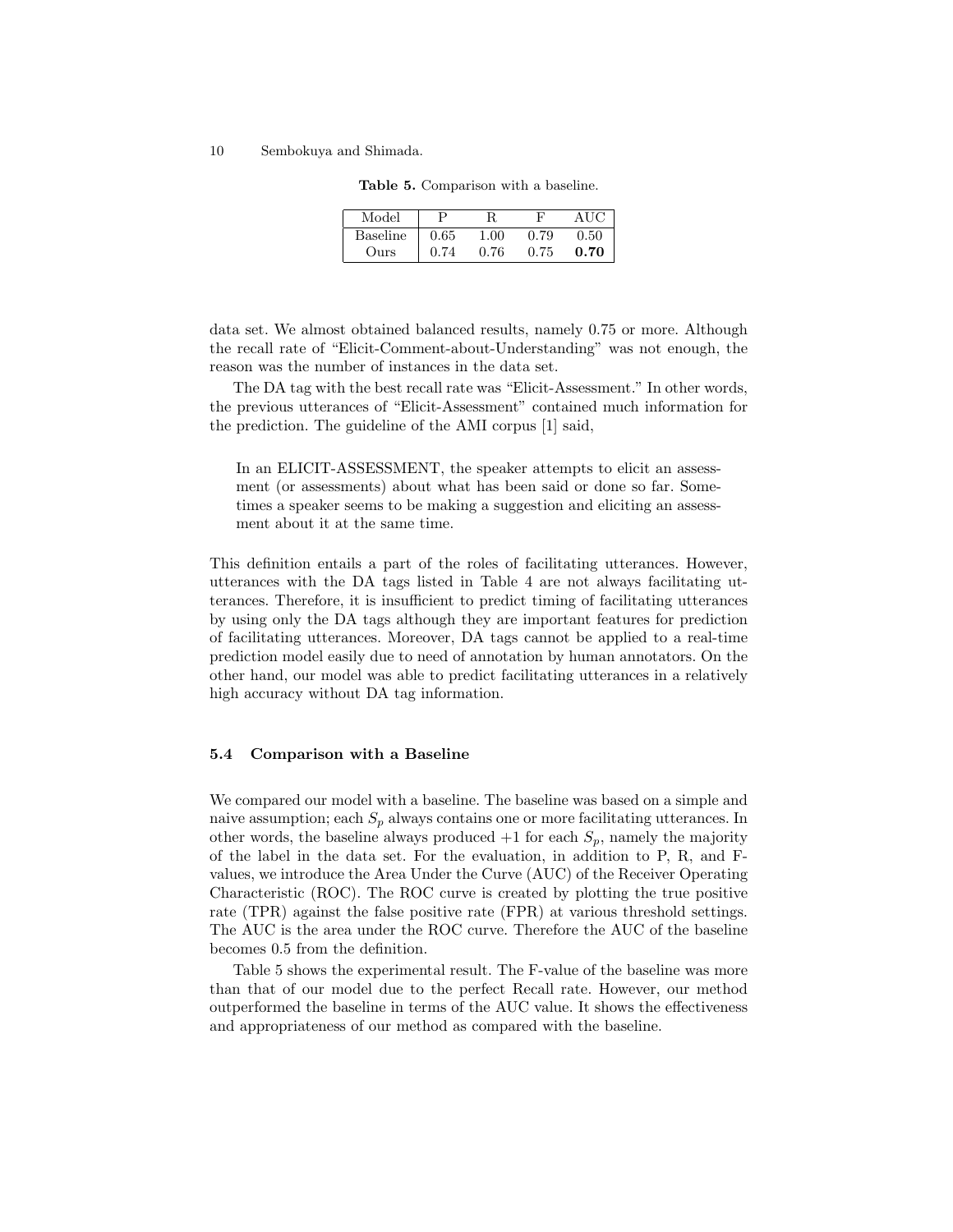### **6 Conclusion**

In this paper, we proposed a model for predicting the timing of facilitating utterances for the digital facilitator. We defined an utterance by a participant that behaves like a chairperson on the discussion as facilitating utterances. We designed a guideline for constructing training data from the AMI corpus for a timing prediction task of facilitating utterances. It was based on dialogue act tags and social role tags in the corpus.

We applied verbal and non-verbal features for the timing prediction model of facilitating utterances. We evaluated our model in terms of types of features, length of *Sa*, types of dialogue acts, and comparison with a baseline. The verbal features were effective for the prediction. The non-verbal features also performed a certain function for the prediction. Our model also outperformed a simple baseline in terms of the AUC value. As a whole, the experimental results show the effectiveness of our prediction model.

To achieve better accuracy, we need to apply other features that are obtained from speech information, such as pitch and volume. We also need to discuss the effectiveness of some specific words and phrases for the improvement of the model. In the experiment, the  $S_a$  of the best F-value was 30. However, the optimal length of  $S_a$  depends on the tendency in each  $S_a$ . Dynamic setting of the  $S_a$  is interesting future work.

In this paper, we handled the AMI corpus as the data set. We have also developed a multi-party conversation corpus, the Kyutech corpus [19]. Shiota et al. [14] reported the difference between the AMI corpus and the Kyutech corpus, for the facilitators' behavior. Therefore, analysis and evaluation on our corpus for this timing prediction are important future work.

One big issue of our work is the validity of the rules for determination of facilitating utterances in Section 3.2. We automatically constructed the training data by using the rules. The rules were based on annotated tags in the AMI corpus and our heuristics, and were intuitively plausible. However, we need to discuss the validity more deeply through manual data analysis.

There are many approaches and studies to build mutually agreeable solutions and a consensus, such as multi-agent systems for negotiation [15] and a large-scale online discussion [5]. Studies about facilitation robots [8] and human communication skills [10] are also related to our work. The knowledge from these studies would lead to the improvement of our work.

# **Acknowledgment**

This work was supported by JSPS KAKENHI Grant Number 17H01840.

# **References**

1. Guidelines for Dialogue Act and Addressee Annotation Version 1.0, 2005.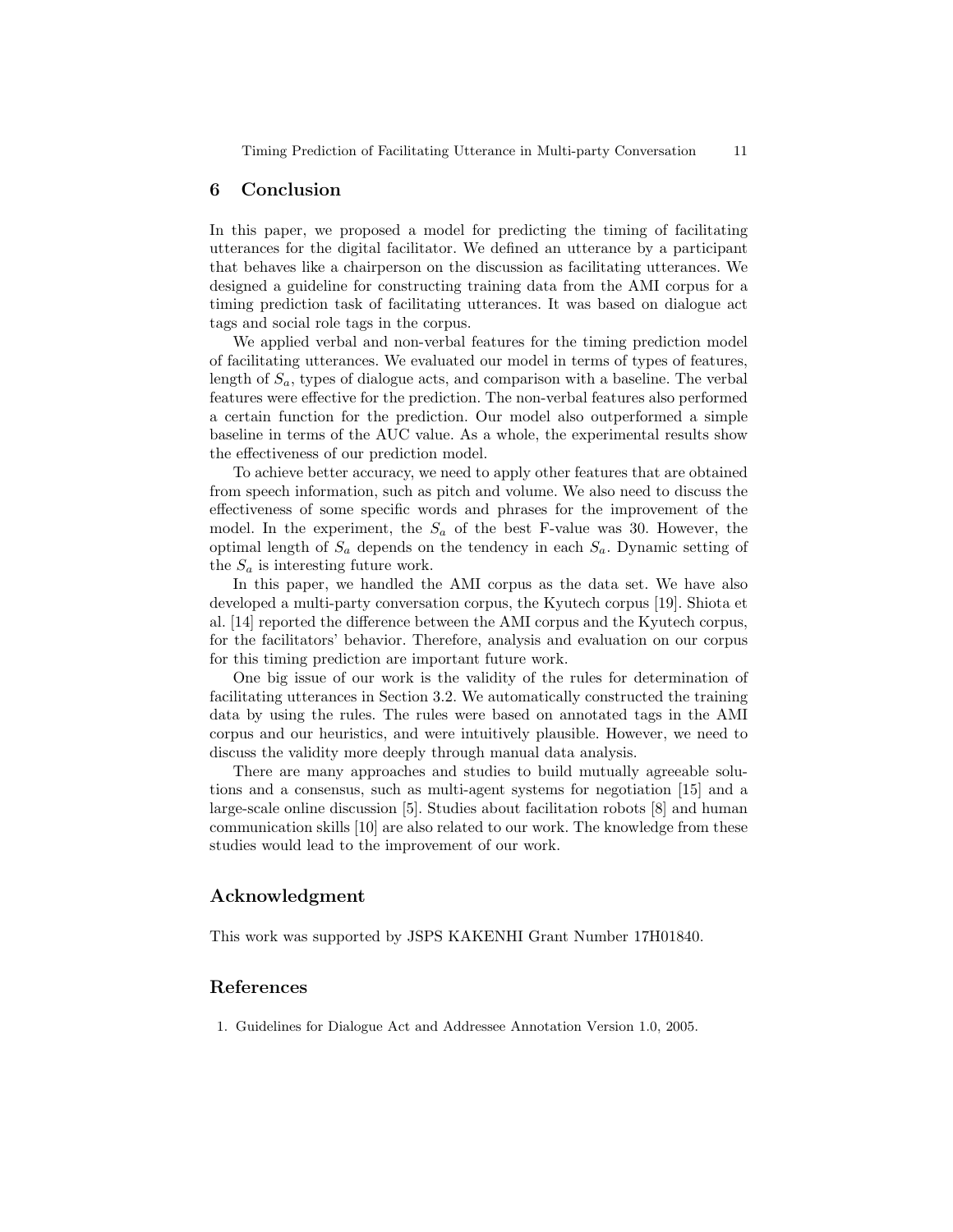- 12 Sembokuya and Shimada.
- 2. Piotr Bojanowski, Edouard Grave, Armand Joulin, and Tomas Mikolov. Enriching word vectors with subword information. *Transactions of the Association for Computational Linguistics*, 5:135–146, 2017.
- 3. Jean Carletta. Unleashing the killer corpus: experiences in creating the multieverything ami meeting corpus. *Language Resources and Evaluation*, 41(2):181– 190, 2007.
- 4. Chih-Chung Chang and Chih-Jen Lin. Libsvm: a library for support vector machines. *ACM transactions on intelligent systems and technology (TIST)*, 2(3):27, 2011.
- 5. Takayuki Ito, Yuma Imi, Takanori Ito, and Eizo Hideshima. COLLAGREE: A facilitator-mediated large-scale consensus support system. In *Proceedings of the 2nd Collective Intelligence Conference*, 2014.
- 6. Ryunosuke Kirikihira and Kazutaka Shimada. Discussion map with an assistant function for decision-making: A tool for supporting consensus-building. In *International Conference on Collaboration Technologies*, pages 3–18. Springer, 2018.
- 7. Divesh Lala, Pierrick Milhorat, Koji Inoue, Masanari Ishida, Katsuya Takanashi, and Tatsuya Kawahara. Attentive listening system with backchanneling, response generation and flexible turn-taking. In *Proceedings of the 18th Annual SIGdial Meeting on Discourse and Dialogue*, pages 127–136, 2017.
- 8. Yoichi Matsuyama, Iwao Akiba, Shinya Fujie, and Tetsunori Kobayashi. Fourparticipant group conversation: A facilitation robot controlling engagement density as the fourth participant. *Computer Speech & Language*, 33(1):1–24, 2015.
- 9. Tomas Mikolov, Kai Chen, Greg Corrado, and Jeffrey Dean. Efficient estimation of word representations in vector space. *arXiv preprint arXiv:1301.3781*, 2013.
- 10. Shogo Okada, Yoshihiko Ohtake, Yukiko I. Nakano, Yuki Hayashi, Hung-Hsuan Huang, Yutaka Takase, and Katsumi Nitta. Estimating communication skills using dialogue acts and nonverbal features in multiple discussion datasets. In *Proceedings of the 18th ACM International Conference on Multimodal Interaction*, pages 169– 176, 2016.
- 11. Yoshimasa Omoto, Yasushi Toda, Kazuhiro Ueda, and Toyoaki Nishida. Analyses of the Facilitating Behavior by Using Participant's Agreement and Nonverbal Behavior. *Journal of Information Processing Society of Japan*, 52(12):3659–3670, 2011. (in Japanese).
- 12. Ashtosh Sapru and Hervé Bourlard. Automatic social role recognition in professional meetings using conditional random fields. In *Proceedings of Interspeech*, 2013.
- 13. Ashtosh Sapru and Hervé Bourlard. Automatic recognition of emergent social roles in small group interactions. *IEEE Transactions on Multimedia*, 17(5):746– 760, 2015.
- 14. Tsukasa Shiota, Takashi Yamamura, and Kazutaka Shimada. Analysis of facilitators' behaviors in multi-party conversations for constructing a digital facilitator system. In *International Conference on Collaboration Technologies*, pages 145–158, 2018.
- 15. Carles Sierra, Nicholas R. Jennings, Pablo Noriega, and Simon Parsons. A framework for argumentation-based negotiation. In *International Workshop on Agent Theories, Architectures, and Languages: ATAL 1997, LNCS 1365*, pages 177–192, 1997.
- 16. Gabriel Skantze. Towards a general, continuous model of turn-taking in spoken dialogue using lstm recurrent neural networks. In *SIGdial Conference*, 2017.